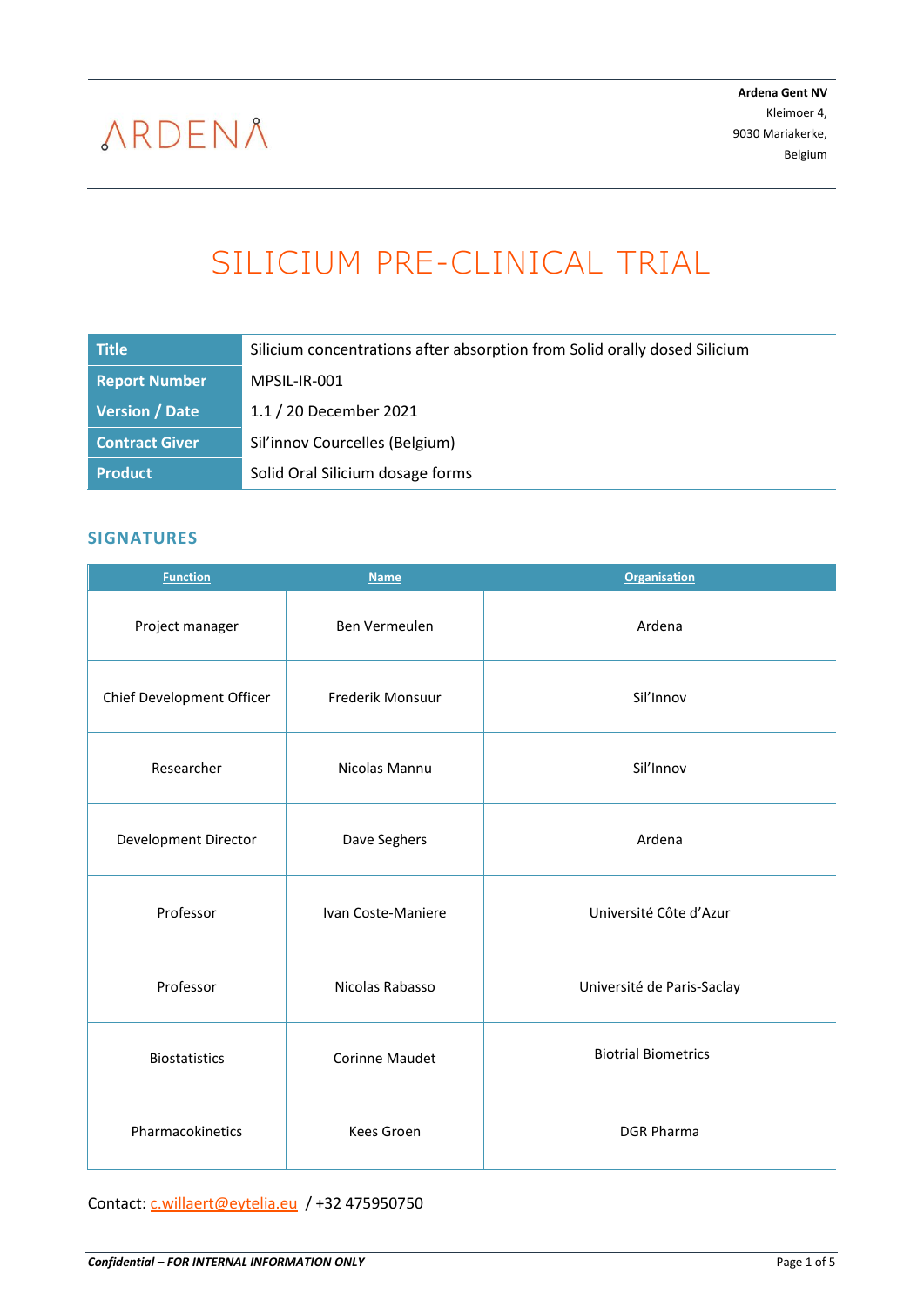# **1 INTRODUCTION**

Due to the development of a **solid source** of Si, there was a need to understand the mode of action (solubility, absorbability, bioavailability) of the solid source of Si (Mesoporosil®) and compare also to the Preblend Mesoporosil® making sure there is no influence of the other ingredients. For these reasons a preclinical trial has been performed.

The scope of this study is to confirm **activated solubility** from in-vitro trials (lab), and **absorbability** from ex-vivo data (Ussing - Sprague Dawley rats ). This will be confirmed in-vivo towards a **bio-available** source of Si. The study will execute a PK study in rats (280g female Sprague Dawley) to confirm the in-vitro results and compare the in-vivo silicium distribution from **solid silicium** from Eytelia.

After careful consultation and investigation, concentrations (the below table) were chosen to stay with the daily used dosage providing similar %Si element. In this study we used therefore 30mg for the solid Mesoporosil®, equivalent to 14mg theoretical Si element (47% of SiO2) for both the Mesoporosil and Preblend Mesoporosil®

### A. Blanco, no dosage

B. Mesoporosil®

|                       | m(mg) | BW (kg) |
|-----------------------|-------|---------|
| $Si \rightarrow 14mg$ |       |         |
|                       | 0,110 |         |

### C. Preblend Mesoporosil®

| Mesoporosil | m(mg) | BW (kg) |
|-------------|-------|---------|
| $Si - 14mg$ | 30    |         |
|             | በ 17በ |         |

- Plasma was collected at the following timepoints:
- $\Rightarrow$  0 (before test item administration), 0.5, 1, 2, 4, and 6 hours post dose.
- **Urine** was collected at the following timepoints:
- $\Rightarrow$  0 (before administration), 4 and 8 hours post dose.

The full study protocol and all data can be consulted during a company visit, and after signing an NDA.

Samples were analyzed for silicium concentrations by ICP-MS. Working methods were developed including system suitability testing before each run.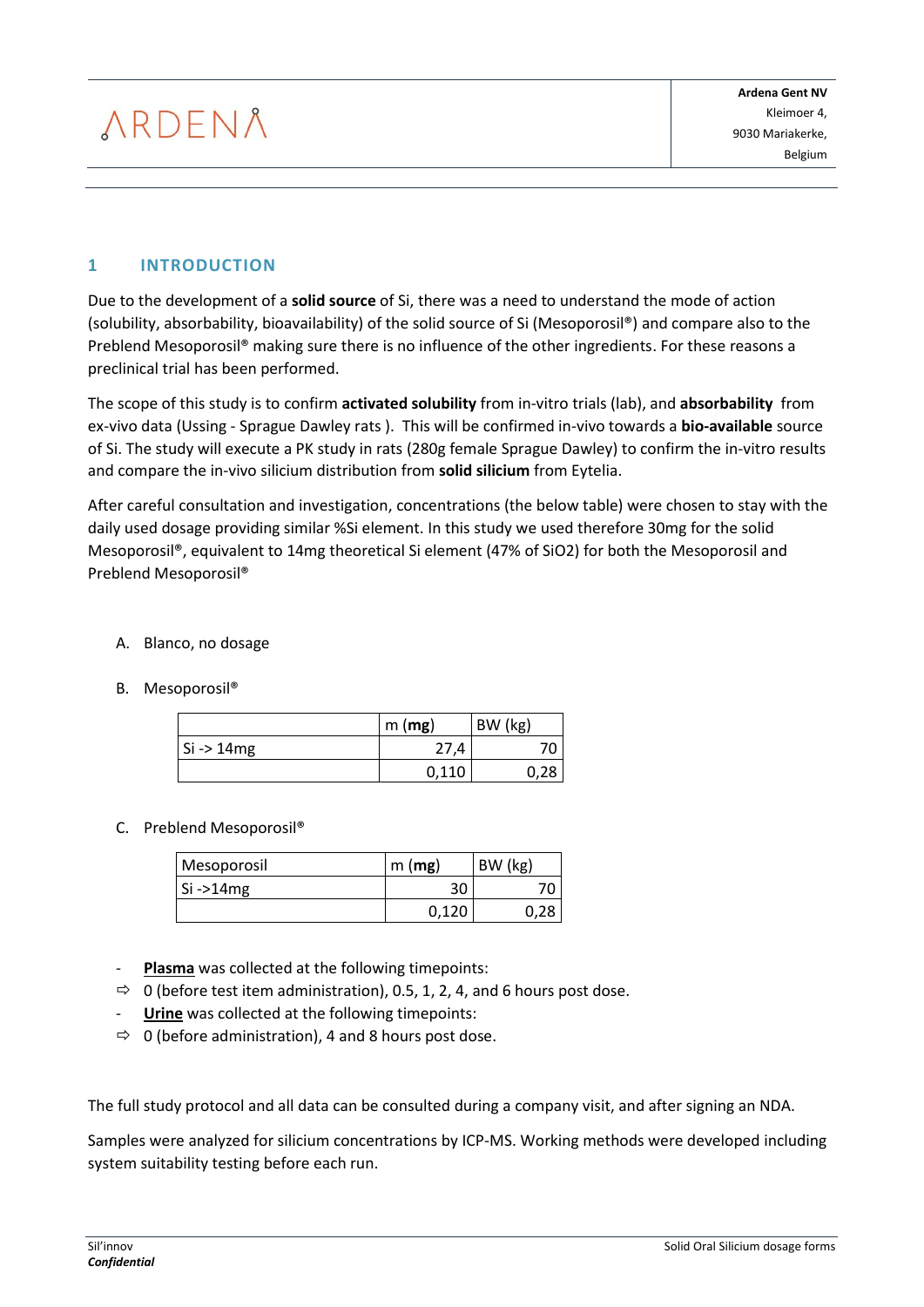# **2 SILICIUM CONCENTRATIONS IN PLASMA AND URINE**

#### **2.1 SILICUM CONCENTRATIONS IN PLASMA**

A clear trend can be seen for the silicum plasma concentrations, with a peak concentration 1h after administration and returning to baseline levels after 6hrs. **We can assume this is the action of absorbability from activated silicium during the 6hrs.** The concentration-levels of both the Mesoporosil® and the Preblend Mesoporosil® formulations show comparable trend in uptake highest AUC of around 274 ng.h/mL.



| Parameter            | Summarized pharmacokinetic parameters of silicium (plasma) |                          |  |
|----------------------|------------------------------------------------------------|--------------------------|--|
|                      | Preblend Mesoporosil <sup>®</sup>                          | Mesoporosil <sup>®</sup> |  |
| Cmax $ng/mL$         | 73,00                                                      | 87.33                    |  |
| $AUC_{6h}$ , ng.h/mL | 266,6                                                      | 274.6                    |  |

#### **PK PARAMETERS**

The PK analysis was performed on plasma concentrations per animal in each dose group. In Phoenix® WinNonlin® NCA model (Model Type: Plasma (200-202), Dose Type: Extravascular) was applied.

What we can conclude from these data is that both formulations lead to comparable systemic exposure, based on both C<sub>max</sub> and AUC.

**Software used for PK Analysis -** The non-compartmental PK analysis was performed using the validated application Phoenix® WinNonlin® version 8.1 (Copyright ©1998 - 2018, Certara L.P., USA). In addition, Microsoft Office Standard version 2019 was used for reporting and calculation purposes.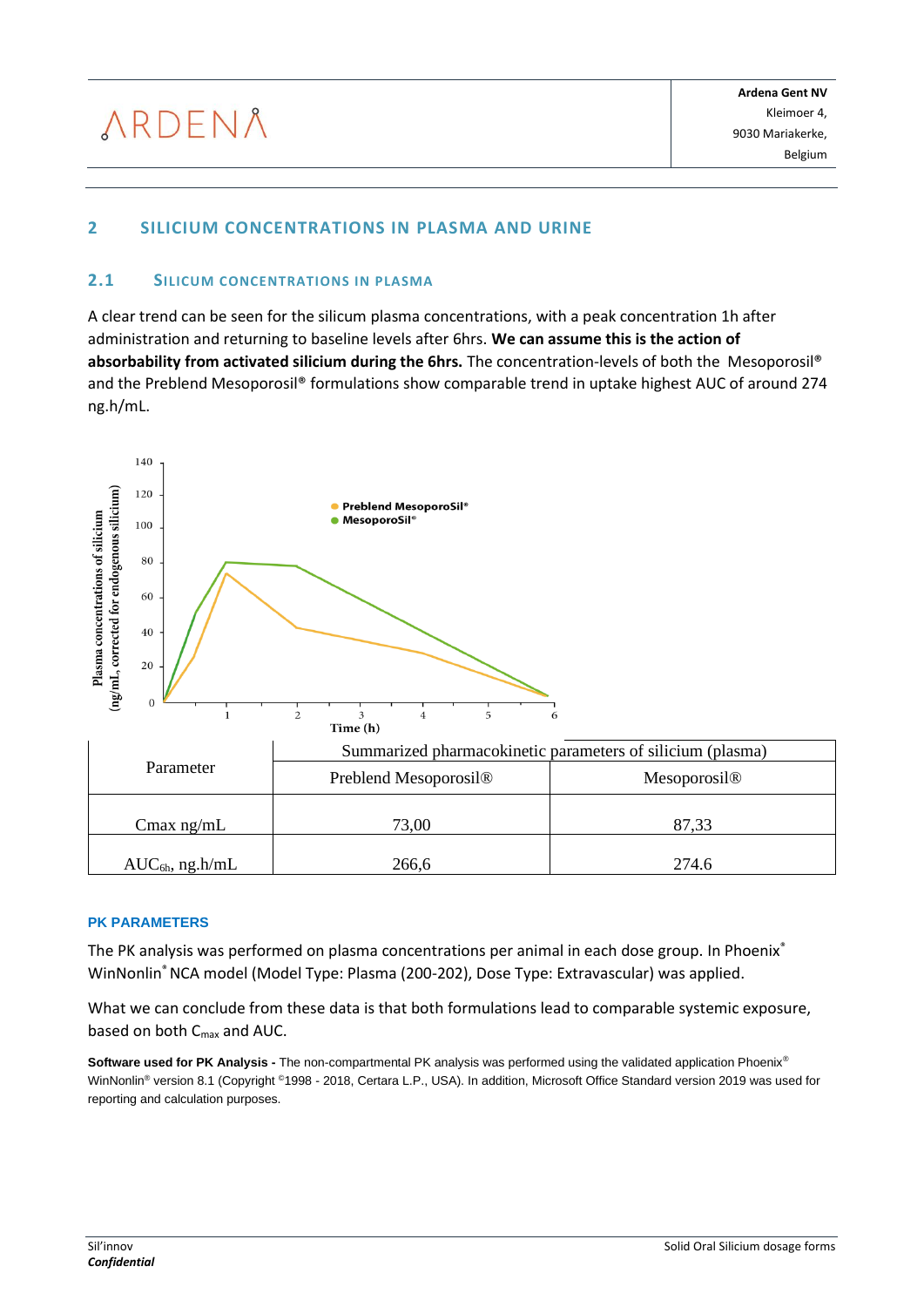### **2.2 SILICIUM CONCENTRATIONS IN URINE**

**Compared to the control, comparable urinary Si excretion** was found for Mesoporosil® (+51%) over the same 4h period compared to Preblend Mesoporosil® (53%)

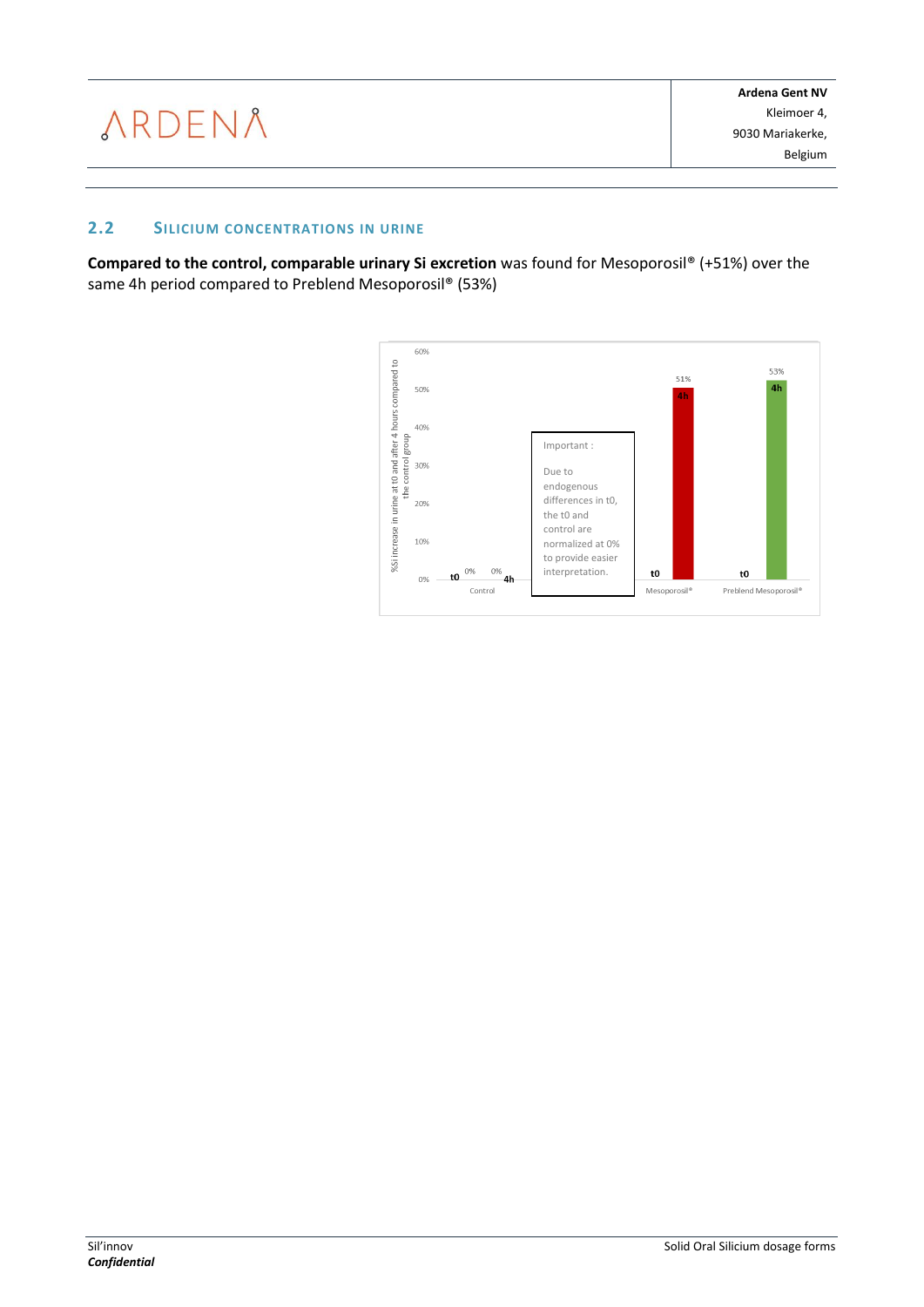## **3 EXTRA STUDY : IMPACT OF THE EFFECT OF AGE ON ENDOGENOUS PLASMA LEVELS**

Endogenous silicium concentrations can be significant in young aged people. For investigational purposes an extra study was requested to receive confirmation trough Sprague-Dawley rats. In order to better understand and control this in future experiments, the effect of rat age was therefore evaluated. The rats were housed similar to the large study and plasma samples were also prepared and analyzed in an identical matter. Overall, it can be stated that younger rats have significantly higher endogenous silicium in their plasma (up to twice as much when compared to older rats).